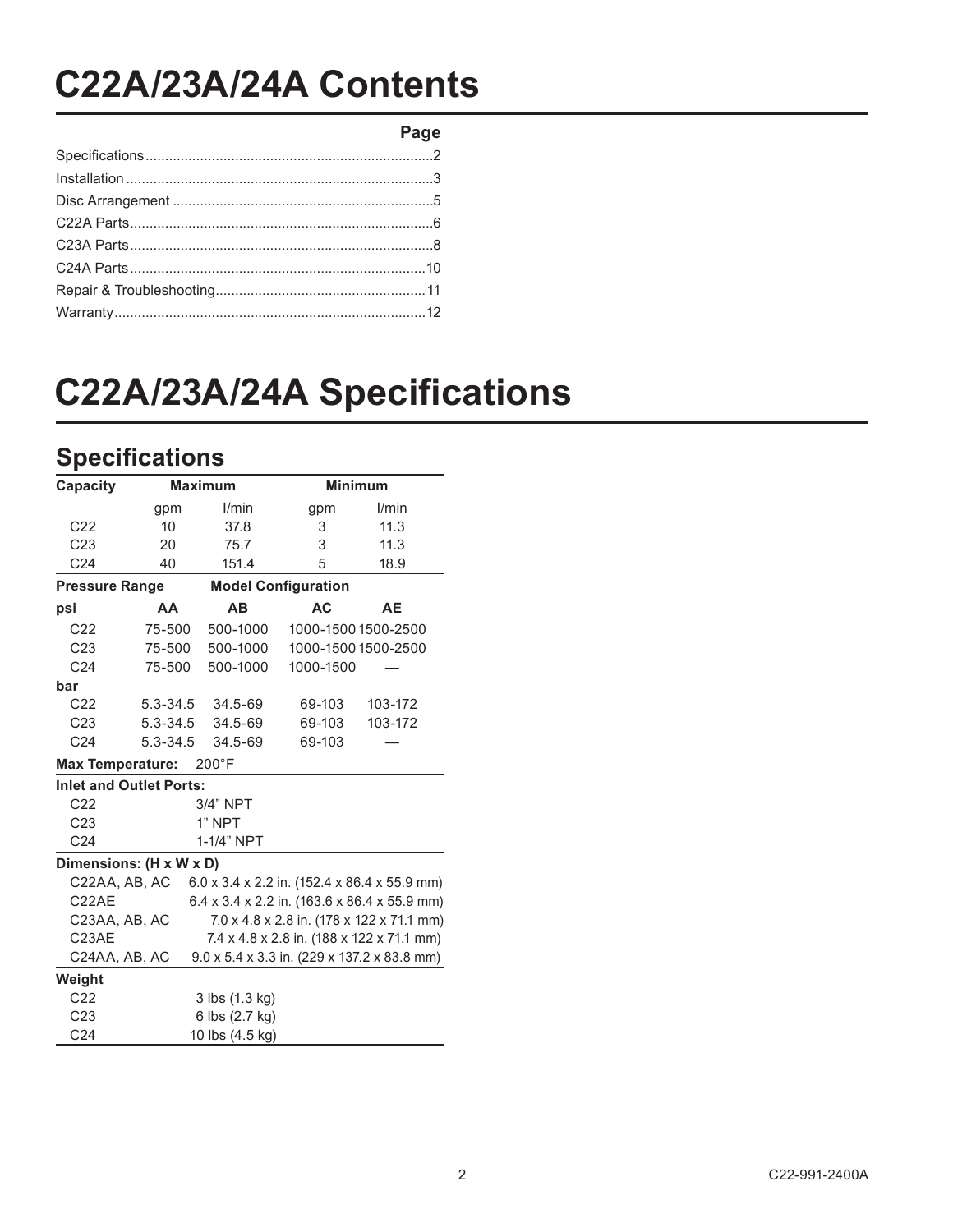# **C22A/23A/24A'Installation**

#### **Location**

The Bypass Pressure Regulating Valve prevents system pressure from exceeding a preset maximum. As the system approaches this maximum pressure, excess fluid is bypassed (to a supply tank, or to the pump inlet). This prevents overpressurization and system failures.

Install the regulating valve between the pump outlet (as close to the pump as possible) and any shut-off device in the discharge plumbing. It may be located in the discharge line, or **off-line**:

- If in-line, use either of the horizontal ports as the inlet and the other as the outlet:
- If off-line, use either of the horizontal ports as the inlet and plug the other one.

The **bottom** port is always the bypass port.

### **Mounting Position**

The preferred mounting position is vertical with the adjusting bolt at the top.

#### **Connections**

For best operation, the bypass line should return to the supply tank. If you must plumb the bypass line back to the pump inlet instead, have it enter the inlet line as far from the pump as possible. Contact the pump manufacturer, as a pressure regulator may be required in the pump inlet.

The bypass line should be as large as the ports of the regulating valve. Do **not** install shutoff valves or other restrictions.

Install a high-quality industrial pressure gauge in the discharge system to monitor system pressure. Failure to do so may result in overpressurization and premature failure of pumping system components.

For smoothest operation and minimal pressure spiking when the discharge system is closed (closed gun, plugged nozzles, valve closed), about 10% of the rated flow of the regulating valve should be bypassed at all times.

Example: With the C22A valve (rated at 10 gpm), 1 gpm should be bypassing at all times during operation. If the desired spray gun delivery is 6 gpm, then the pump should deliver 7 gpm (6 gpm to the gun and 1 gpm to be bypassed). The nozzle orifices should be properly sized for 6 gpm delivery at the desired pressure; the pump RPM for 7 gpm; **and'the'pump'HP'for'7'gpm'at'the'bypass'pressure'(bypass'** pressure is higher than nozzle pressure).

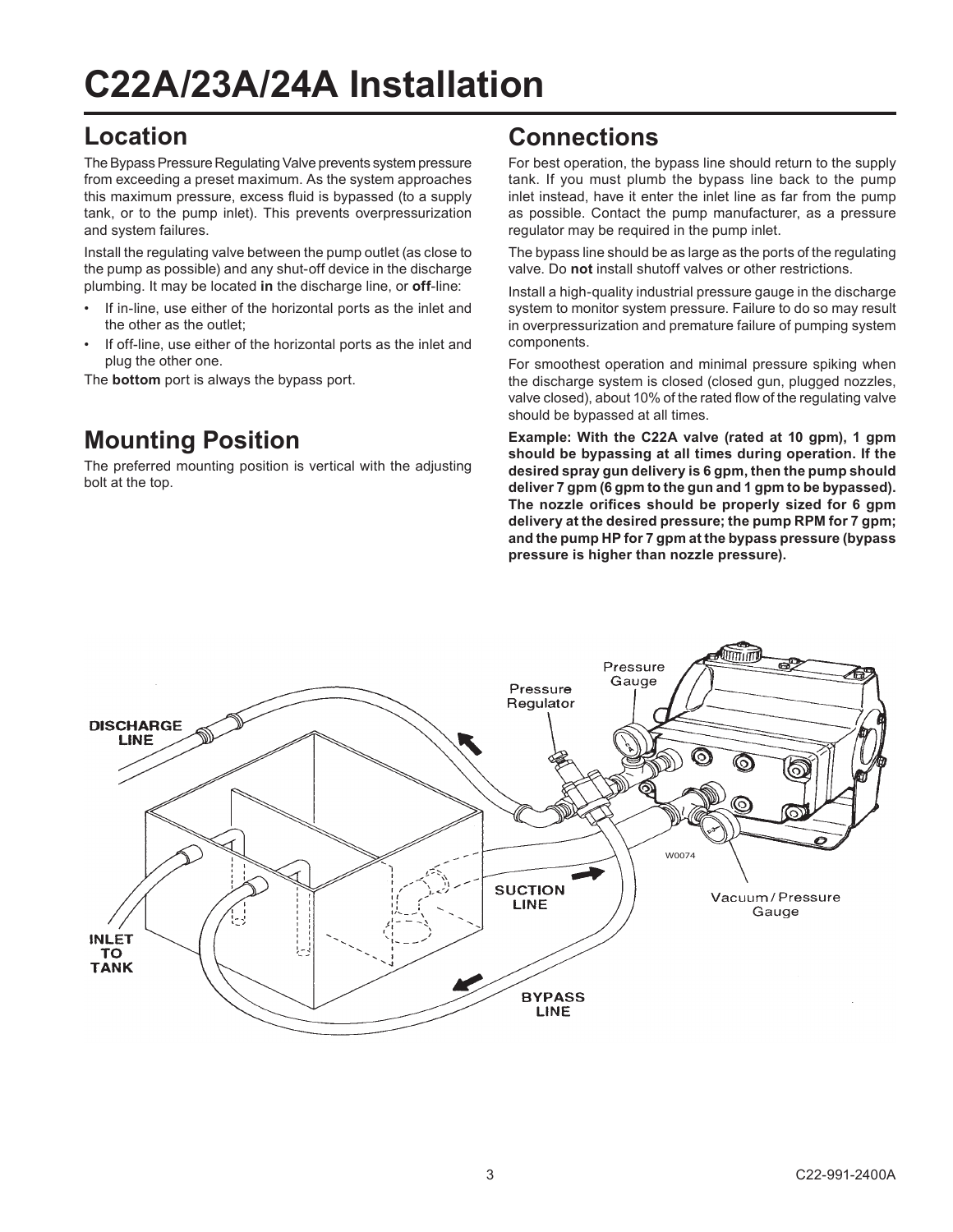# **C22A/23A/24A'Installation**

#### **Pressure Adjustment**

#### **Systems'***with%***Shutoff'Guns'or'Valves**

- 1. Turn off the system.
- 2. Turn the adjusting nut counterclockwise until there is no longer any pressure on the springs in the regulating valve.
- 3. Close the discharge line.
- 4. Be sure the piping and all valves and nozzles are open. With an accurate pressure gauge installed in the system, start the system and let it run for a few minutes to remove any air.
- 5. When all air has been removed, begin turning the adjusting nut clockwise until the desired bypass pressure is reached. **Do'not'exceed'the'maximum'rated'pressure'of'the'pump'** or the regulating valve!
- 6. Open and close the discharge line 3 or 4 times. Re-check the bypass pressure each time, and readjust if necessary. Turn the adjusting nut clockwise to increase or counterclockwise to reduce the pressure.
- 7. Check that the fluid bypass is continuous and adequate. With guns or valves open, you should be bypassing about 10% of the rated flow of the regulating valve (see the Example above). If the system discharge pressure is less than desired when 10% of the flow is bypassing, check the pump speed and delivery and the size of the nozzle or system orifice.
- 8. When both the bypass pressure and the flow have been set, turn the locknut clockwise to lock in the adjustment.

## **Systems'***without***'Shutoff'Guns' or'Valves**

Note: When making this adjustment, you must be able to observe the amount of fluid being bypassed.

- 1. Turn off the system.
- 2. Turn the adjusting nut counterclockwise until there is no longer any pressure on the springs in the regulating valve.
- 3. With an accurate pressure gauge installed in the system start the system and let it run for a few minutes to remove any air. The full flow of the pump should be bypassing.
- 4. Be sure all nozzles are open.
- 5. When all air has been removed, begin turning the adjusting nut clockwise until the desired bypass pressure is reached, or until no fluid is being bypassed - whichever occurs first. Do not exceed the maximum rated pressure of the pump or the regulating valve!
- 6. If the system discharge pressure is less than desired, check the pump speed and delivery and the size of the nozzle or system orifice.
- 7. When both the bypass pressure and the flow have been set. turn the locknut clockwise to lock in the adjustment.